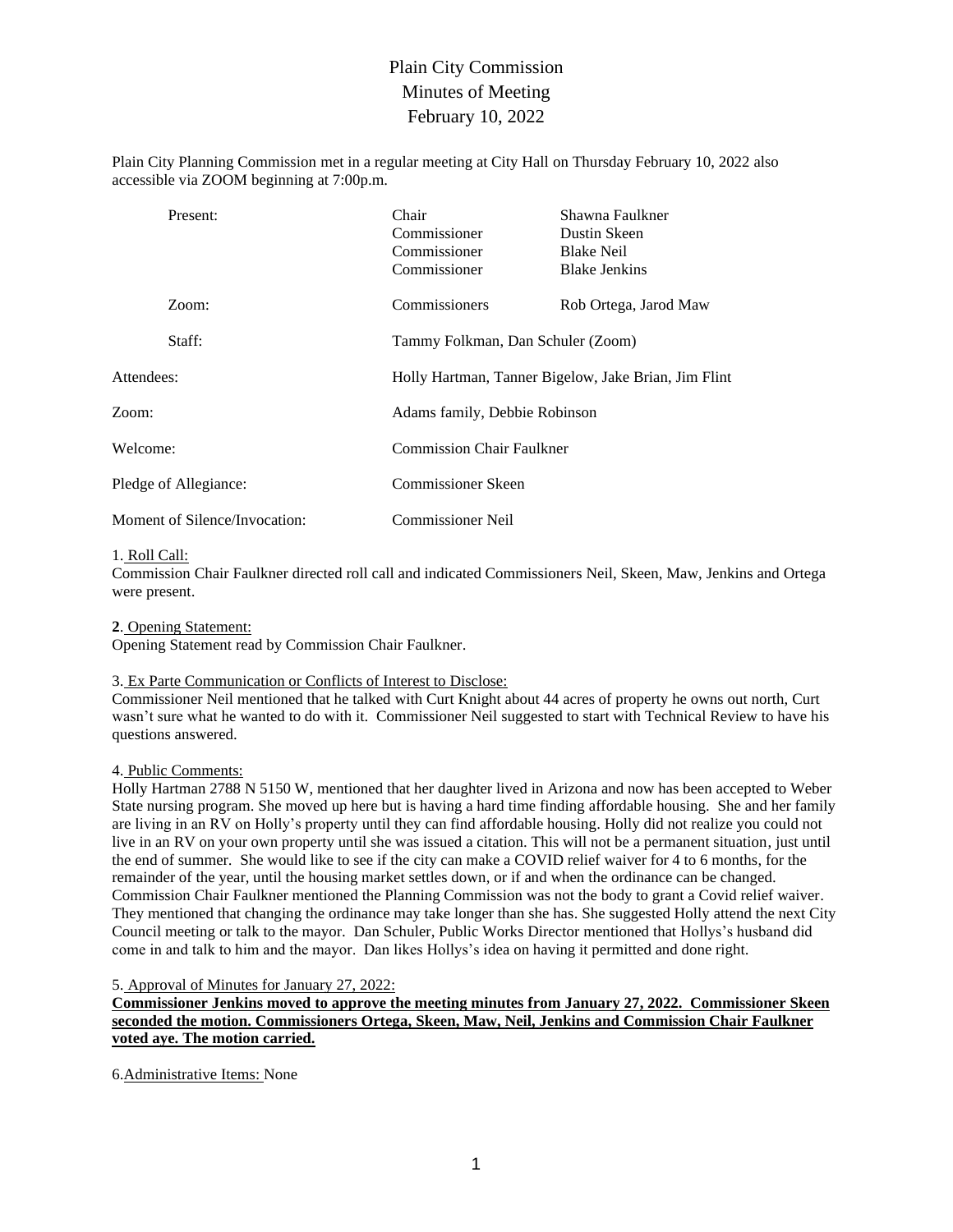# Plain City Commission Minutes of Meeting February 10, 2022

### 7. Technical Review Report:

Commission Chair Faulkner mentioned the Technical Review meeting she attended. Jake Rhees has property at 4640 W 2200 N would like to do a 5-lot subdivision. Jan Checketts would like to develop their land. Jeff Hales came in with the next phase of the Panunzio Subdivision.

### 8. Legislative Items:

a. Discussion/Motion: Final Subdivision- Cove Creek Approx. Address 900 N 5200 W 6 lots.

The current access easement owned by the Warren Canal will be turned over to Plain City for the bridge crossing. The homes will have septic tanks. It was mentioned that frontage at the end of cul-de-sac on two lots need to have 100-foot front. Jim will adjust lot 5 to go into lot 2 and lot 6 to go into lot 4 to get extra 17 feet.

**Commissioner Skeen motioned to recommend to City Council final approval of Cove Creek Subdivision at Approx. 900 N 5200 W with a contingency that the lot frontages are within the bounds of our ordnance. Commissioner Jenkins seconded the motion. Commissioners Ortega, Skeen, Maw, Neil, Jenkins and Commission Chair Faulkner voted aye. The motion carried.**

b. Discussion: Ordinance- Accessory Dwelling Units

Commissioners had a discussion on updating preliminary Accessory Dwelling Unit ordinance for Plain City to give to the city council.

c. Discussion/Motion: Set Public Hearing March 10, 2022 Amendment of Subdivision Ordinance concerning Punch List.

**Commissioner Jenkins made a motion to set a Public Hearing for the Amendment of Subdivision Ordinance concerning Punch List concerning Punch List March 10, 2022. Commissioner Neil seconded the motion. Commission Chair Faulkner, Commissioners Skeen, Maw, Ortega, Neil and Jenkins voted aye. The motion carried.** 

d. Discussion/Motion: Set a Public Hearing March 10, 2022 Amendment of Subdivision Ordinance concerning Issuance of Building Permits.

Paragraph A-1. Deposit In Escrow: *Once the developer is ready to commence work on the project*, the developer *will be required* to deposit in escrow with an escrow holder approved by the City Council an amount of money equal to the cost of the *approved number of street lights to be installed per plan, the road surface treatment and striping*  improvements, *the cost to maintain and cleanup the SWPPP throughout the life of the project and any other improvements that are required but cannot be completed in a timely manner,* plus ten percent (10%) *of the total cost of the project.*

**Commissioner Skeen made a motion to set a Public Hearing for the Amendment of Subdivision Ordinance concerning Issuance of Building Permits on March 10 2022 with the condition that paragraph A-1 is updated. Commissioner Jenkins seconded the motion. Commission Chair Faulkner, Neil, Maw, Ortega, Skeen, Jenkins voted aye. Motion carried.** 

## 9. Report from City Council: Commissioner Jenkins

City Council gave final approval of Stillcreek 3B conditional on meeting the punch list requirements from city engineer. Talked about Plain City Cemetery service contract going with the city, was mentioned offering an incentive to Public Works employees if they have to dig graves on Saturday. Geotechnical review on land application for sewer was approved. Conditional approval for Archway subdivision was tabled. Plain City right of way encroachment and excavation permit increase was approved.

## Commission Comments

Commissioner Jenkins had a question on the shipping containers at the Fizz site, was wondering what they were for? Commission Chair Faulkner said they will be used as the Fizz building.

Commissioner Neil looked up in our ordinances what it meant for frontage in Plain City. *The distance between two (2) side lot line of a parcel measured along the street, or streets of a corner lot, which the parcel is allowed access. No state or federal highway to which no access is allowed shall be considered as frontage.*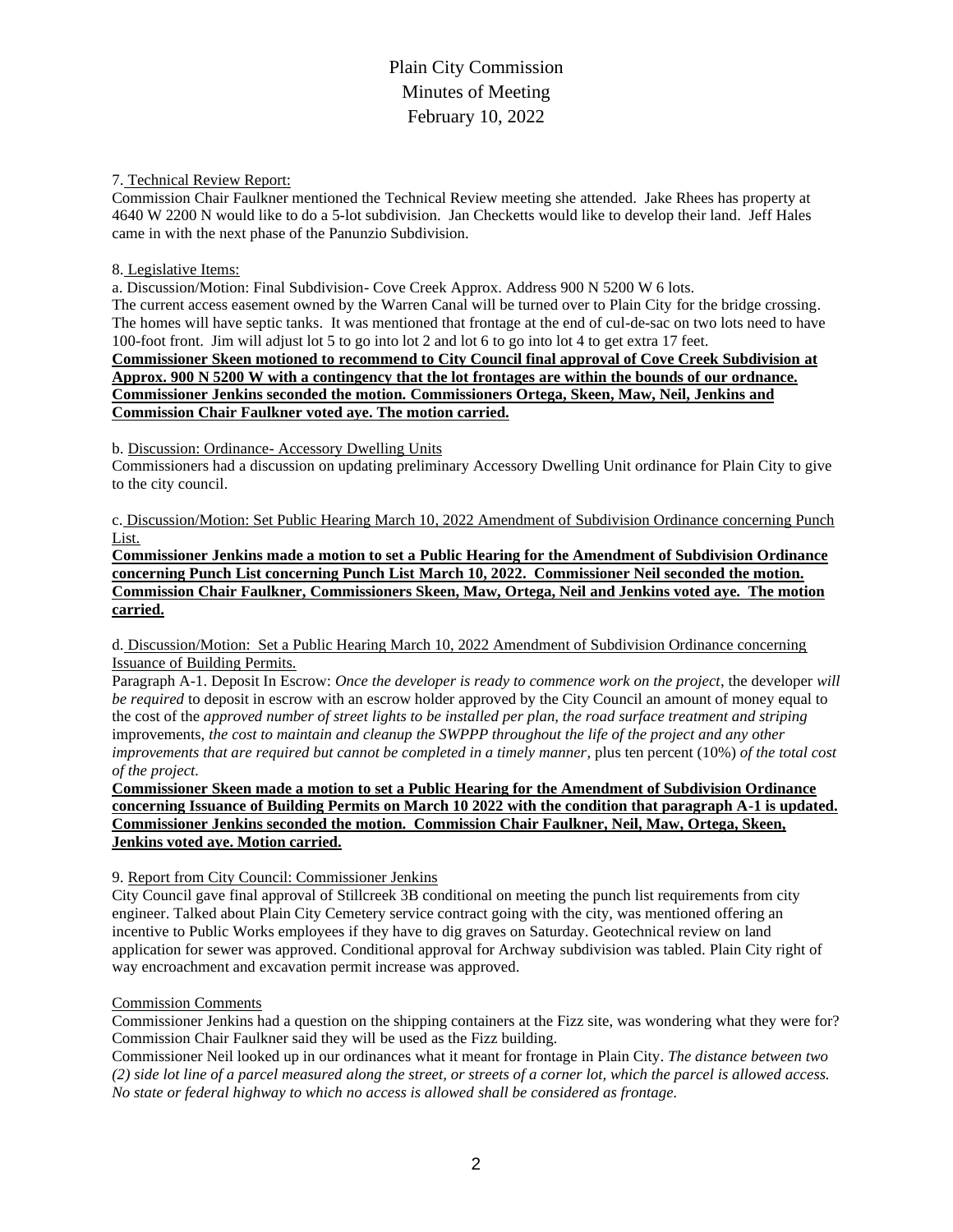## Plain City Commission Minutes of Meeting February 10, 2022

Chairwomen Faulkner suggested commissioners come up with questions for General Plan survey for next meeting as discussion only. Some of the questions she came up with were, are you a citizen, how long have you lived here, what brought you to Plain City, what should we bring to Plain City, i.e. more parks and trails, jobs, retail. Commissioner Maw mentioned he has survey questions he will send to everyone to get more ideas for the survey. **Commissioner Jenkins moved to adjourn the meeting. Commissioner Skeen seconded the motion. Vote: Commission Chair Faulkner, Commissioners Neil, Ortega, Maw, Jenkins and Skeen voted aye. Motion carried.**

City Council February 17 -Commissioner Ortega

## **2022**

| <b>FAULKNER</b>  | <b>SKEEN</b>      | <b>JENKINS</b>   | ORTEGA        | MAW              | NEIL          |
|------------------|-------------------|------------------|---------------|------------------|---------------|
| JAN 6            | JAN 20            | FEB <sub>3</sub> | <b>FFB 17</b> | MAR <sub>3</sub> | <b>MAR 17</b> |
| APR <sub>7</sub> | APR 21            | MAY 5            | <b>MAY 19</b> | JUN 2            | <b>JUN 16</b> |
| JUL 7            | JUL 21            | AUG 4            | AUG 18        | SEP <sub>1</sub> | <b>SEP 15</b> |
| OCT <sub>6</sub> | OCT <sub>20</sub> | NOV <sub>3</sub> | <b>NOV 17</b> | DEC <sub>1</sub> | <b>DEC 15</b> |

If you are unable to attend on your assigned night, please make sure someone goes in your place

\_\_\_\_\_\_\_\_\_\_\_\_\_\_\_\_\_\_\_\_\_\_\_\_\_\_\_\_\_\_\_ \_\_\_\_\_\_\_\_\_\_\_\_\_\_\_\_\_\_\_\_\_\_\_\_\_\_\_\_\_\_\_

Planning Commission Chair Planning Commission Secretary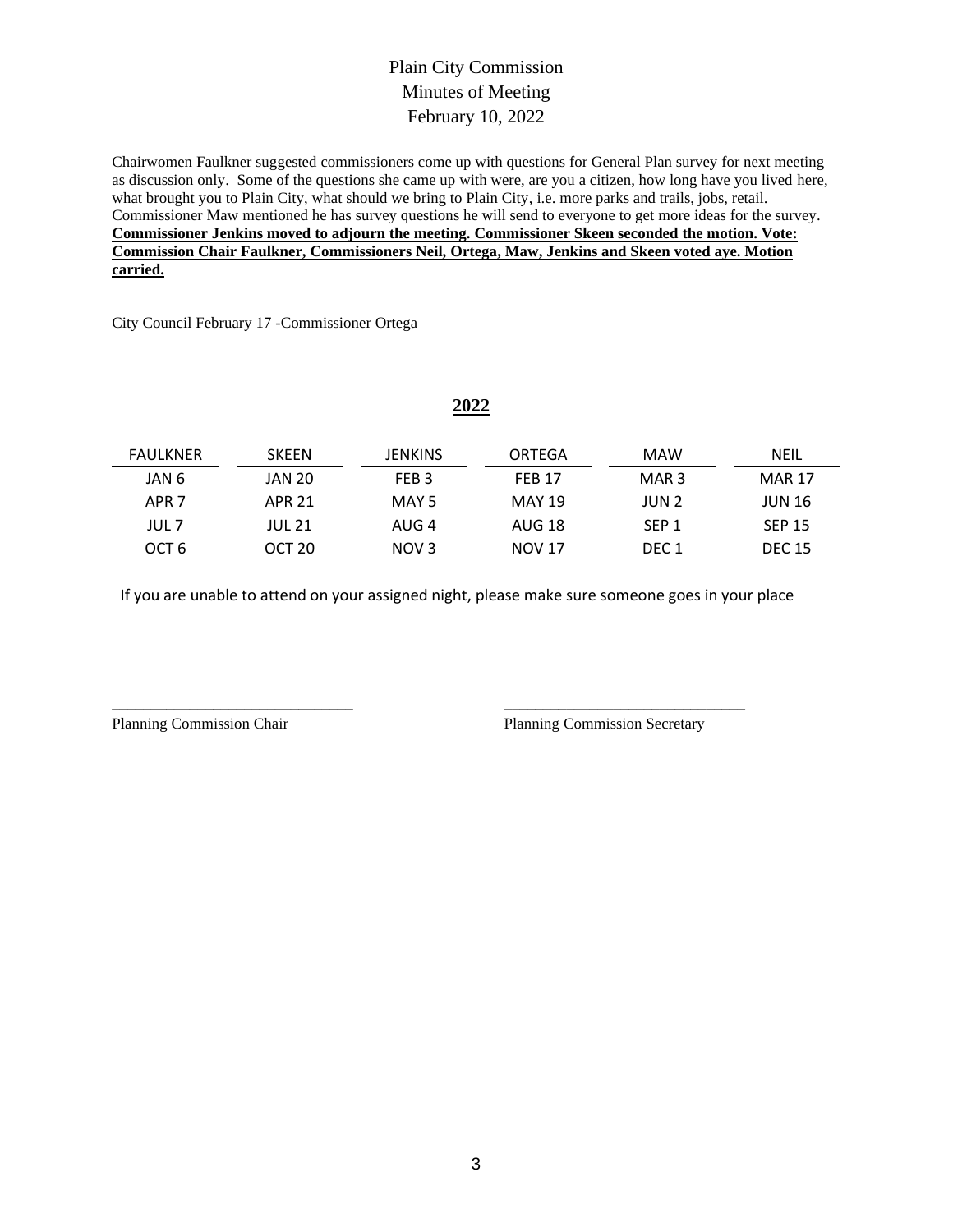# Plain City Commission Minutes of Meeting February 24, 2022

Plain City Planning Commission met in a regular meeting at City Hall on Thursday February 24, 2022 also accessible via ZOOM beginning at 7:00p.m.

| Present:                      | Chair<br>Commissioner<br>Commissioner<br>Commissioner<br>Commissioner            | Shawna Faulkner<br>Dustin Skeen<br><b>Blake Neil</b><br><b>Blake Jenkins</b><br>Jarod Maw |  |
|-------------------------------|----------------------------------------------------------------------------------|-------------------------------------------------------------------------------------------|--|
| Zoom:                         | Commissioners                                                                    | Rob Ortega                                                                                |  |
| Staff:                        | Tammy Folkman, Dan Schuler (Zoom)                                                |                                                                                           |  |
| Attendees:                    | Nichole Sorensen, Craig Jackson, Kevin Jackson, Pat Burns,<br><b>Ross Stokes</b> |                                                                                           |  |
| Zoom:                         | Adams family, Lynn Jackson                                                       |                                                                                           |  |
| Welcome:                      | <b>Commission Chair Faulkner</b>                                                 |                                                                                           |  |
| Pledge of Allegiance:         | <b>Commissioner Maw</b>                                                          |                                                                                           |  |
| Moment of Silence/Invocation: | <b>Commissioner Jenkins</b>                                                      |                                                                                           |  |

#### 1. Roll Call:

Commission Chair Faulkner directed roll call and indicated Commissioners Neil, Skeen, Maw, Jenkins and Ortega were present.

#### **2**. Opening Statement:

Opening Statement read by Commission Chair Faulkner.

## 3. Ex Parte Communication or Conflicts of Interest to Disclose:

#### 4. Public Comments: None

5. Approval of Minutes for February 10, 2022:

## **Commissioner Jenkins moved to approve the meeting minutes from February 10, 2022 as presented. Commissioner Skeen seconded the motion. Commissioners Ortega, Skeen, Maw, Neil, Jenkins and Commission Chair Faulkner voted aye. The motion carried.**

#### 6.Administrative Items:

a. Discussion/Motion: Lot Line Adjustment- Verl and Marian Stokes Property at 3365 W 1975 N Ross Stokes mentioned moving the lot line to the south to include the alfalfa field. The question was asked if it would be land locked. Ross mentioned there is enough frontage and it opens up in the back so it would not be land locked.

**Commissioner Skeen moved to approve the lot line adjustment at 3365 W 1975 N. Commissioner Maw seconded the motion. Commissioners Ortega, Skeen, Maw, Neil, Jenkins and Commission Chair Faulkner voted aye. The motion carried.**

7. Technical Review Report: None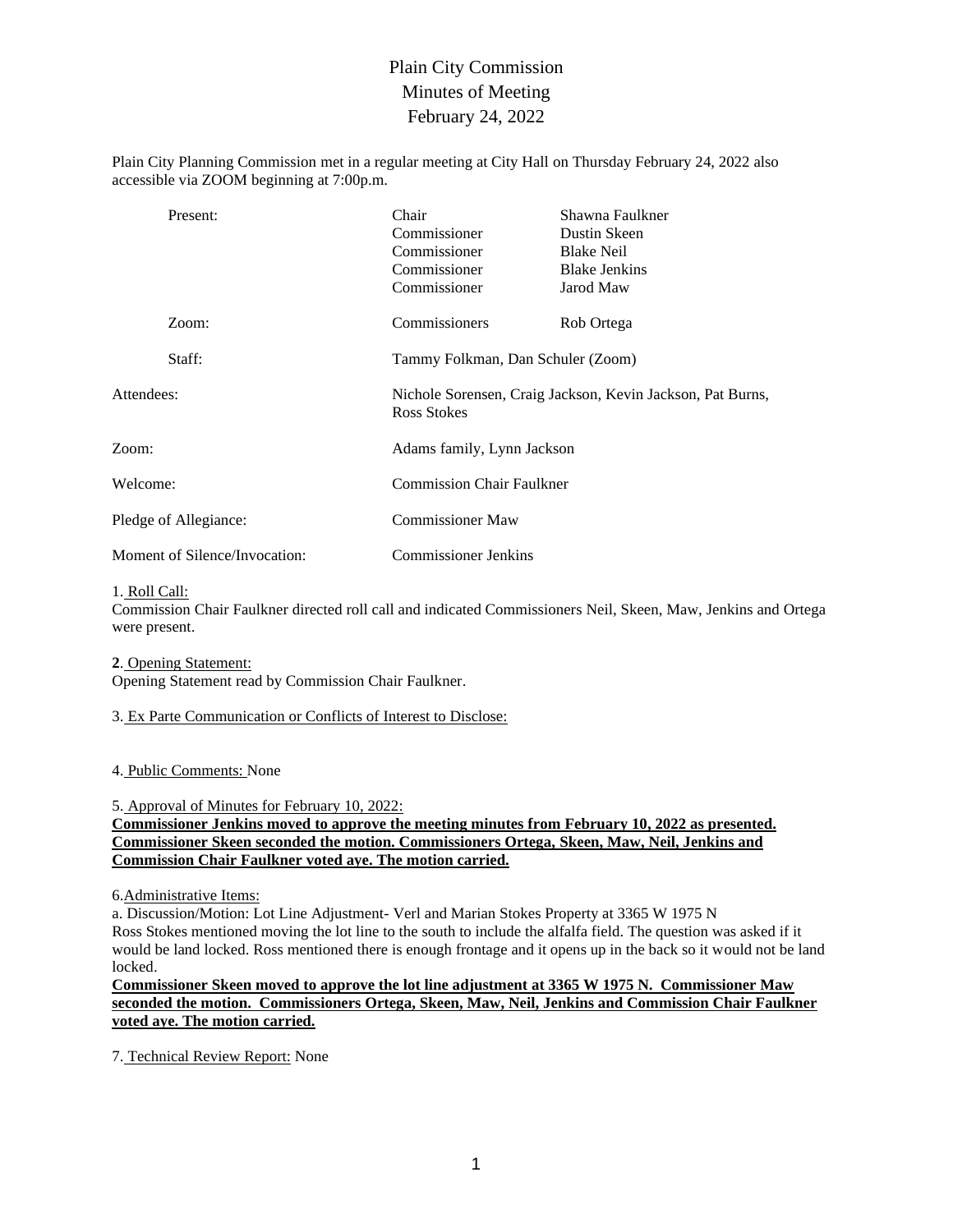## Plain City Commission Minutes of Meeting February 24, 2022

8. Legislative Items:

a. Discussion/Motion: Final Subdivision- Panunzio Phase 2 approximate 4100 W 1975 N 19 lots. It was suggested the final subdivision Panunzio Phase 2 be tabled until the city engineer is able to read updated changes from Gardner Engineering.

#### C**ommissioner Maw motioned to recommend they table final approval of Panunzio Subdivision at Approx. 4100 W 1975 N until March 10. Commissioner Jenkins seconded the motion. Commissioners Ortega, Skeen, Maw, Neil, Jenkins and Commission Chair Faulkner voted aye. The motion carried.**

b. Discussion/Motion: Zoning Amendment- Jackson Property approximate 3105 N 3900 W

(A-1 to RE-15, RE-18.5, RE-20, RE-30).

Craig Jackson presented on how they would like to develop the Jackson property. It was suggested that Craig look at Plain City's overlay ordinance, and as the sensitive land use ordinance. It was mentioned that they go to Technical Review as well as getting a wetland study and GEO technical study.

## **Commissioner Skeen motioned to recommend they table the Jackson zoning amendment. Commissioner Maw seconded the motion. Commissioners Ortega, Neil, Maw, Jenkins, Skeen and Commission Chair Faulkner voted aye. The motion carried**.

c. Discussion/Motion: Ordinance- Accessory Dwelling Units

Commissioners had a discussion on the revised preliminary Accessory Dwelling Unit ordinance for Plain City to give to the city council with a few changes.

**Commissioner Jenkins motioned to recommend the Accessory Dwelling Units with the changes be approved to go to City Council. Seconded Commissioner Maw. Commission Chair Faulkner, Commissioners Ortega, Skeen, Maw, Jenkins, Neil voted aye. The motion caried.**

d. Discussion/Motion: Set Public Hearing March 24, 2022 Amend Zoning Ordinance and Subdivision Ordinance concerning Front Lot Line Definitions.

Discussion on changing the definition on where a lot line should be measured.

*Current definition*

*FRONT LOT LINE: The property line of the lot toward which the front line of a main building faces or may face, which abuts a public dedicated street, a right of way approved by the board of adjustment, or a street made public by right of use. Usually, this front lot line is established by measuring a distance of thirty-three feet (33') back from the center of the existing pavement, at which point the building inspector would determine the front yard setback requirement.*

The definition change would be to measure at the setback line.

*Proposed change*

*FRONT LOT LINE: The property line of the lot fronting or abutting one side of the street and/or right-of-way towards which the front line of a main building faces or may face. Frontage at curved streets or on the ends of culde-sacs shall meet the required lot width at the setback line.*

**Commissioner Maw made a motion to set a Public Hearing to Amend Zoning Ordinance and Subdivision Ordinance concerning Front Lot Line Definitions. March 24, 2022. Commissioner Jenkins seconded the motion. Commission Chair Faulkner, Commissioners Skeen, Maw, Ortega, Neil and Jenkins voted aye. The motion carried.** 

e. Discussion-General Plan- Survey Questions for Residents.

Commissioner Jenkins printed survey questions that Commissioner Maw had sent to everyone along with everyone else's survey questions. Commission Chair Faulkner mentioned she will pick out ten questions to use from all questions submitted on the survey if everyone is okay with that.